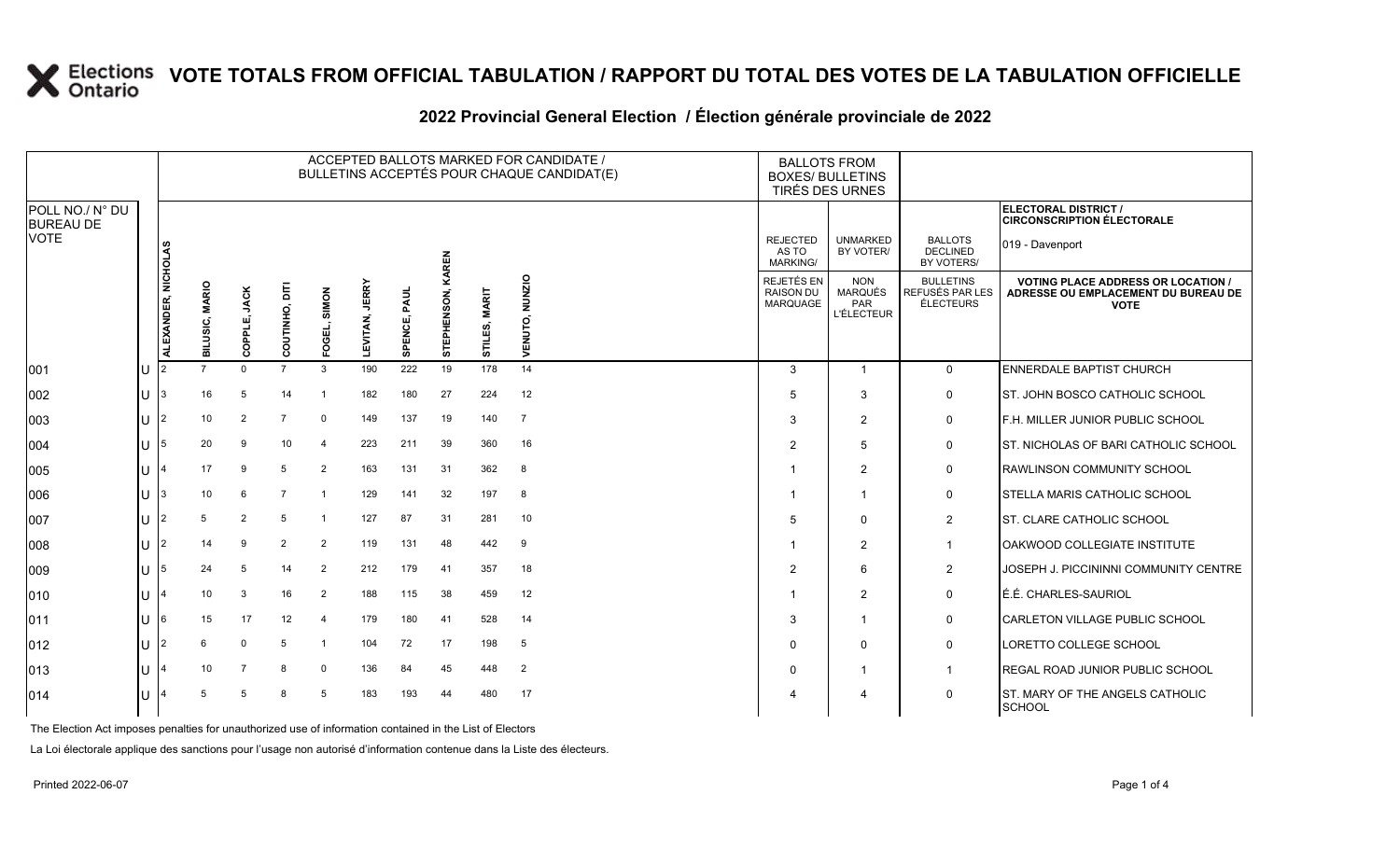# **X** Elections VOTE TOTALS FROM OFFICIAL TABULATION / RAPPORT DU TOTAL DES VOTES DE LA TABULATION OFFICIELLE

|                                             |    |                    |                              |                        |                |                  |                          |              |              |                         | ACCEPTED BALLOTS MARKED FOR CANDIDATE /<br>BULLETINS ACCEPTÉS POUR CHAQUE CANDIDAT(E) | <b>BALLOTS FROM</b><br><b>BOXES/ BULLETINS</b>    | <b>TIRÉS DES URNES</b>                                   |                                                  |                                                                                                 |
|---------------------------------------------|----|--------------------|------------------------------|------------------------|----------------|------------------|--------------------------|--------------|--------------|-------------------------|---------------------------------------------------------------------------------------|---------------------------------------------------|----------------------------------------------------------|--------------------------------------------------|-------------------------------------------------------------------------------------------------|
| POLL NO./ N° DU<br><b>BUREAU DE</b><br>VOTE |    |                    |                              |                        |                |                  |                          |              |              |                         |                                                                                       |                                                   |                                                          |                                                  | ELECTORAL DISTRICT /<br><b>CIRCONSCRIPTION ÉLECTORALE</b>                                       |
|                                             |    | ဟ                  |                              |                        |                |                  |                          |              | <b>KAREN</b> |                         |                                                                                       | <b>REJECTED</b><br>AS TO<br>MARKING/              | <b>UNMARKED</b><br>BY VOTER/                             | <b>BALLOTS</b><br><b>DECLINED</b><br>BY VOTERS/  | 019 - Davenport                                                                                 |
|                                             |    | ALEXANDER, NICHOLA | <b>MARIO</b><br>ILUSIC,<br>ᆱ | <b>JACK</b><br>COPPLE, | COUTINHO, DITI | SIMON<br>군<br>၉၀ | <b>JERRY</b><br>LEVITAN, | SPENCE, PAUL | STEPHENSON,  | <b>MARIT</b><br>STILES, | NUNZIO<br>ENUTO,<br>>                                                                 | REJETÉS EN<br><b>RAISON DU</b><br><b>MARQUAGE</b> | <b>NON</b><br><b>MARQUÉS</b><br>PAR<br><b>L'ÉLECTEUR</b> | <b>BULLETINS</b><br>REFUSÉS PAR LES<br>ÉLECTEURS | <b>VOTING PLACE ADDRESS OR LOCATION /</b><br>ADRESSE OU EMPLACEMENT DU BUREAU DE<br><b>VOTE</b> |
| 015                                         | IU | I2                 | $\Omega$                     | $\overline{1}$         | $\overline{7}$ |                  | 29                       | 30           | 5            | 86                      | 2                                                                                     | $\overline{\mathbf{1}}$                           | 2                                                        | $\mathbf{0}$                                     | <b>ST. RITA CATHOLIC SCHOOL</b>                                                                 |
| 016                                         | IU | 12                 | 14                           | 10                     | 8              |                  | 148                      | 93           | 51           | 565                     | $\overline{4}$                                                                        | $\Omega$                                          | 3                                                        | $\mathbf{1}$                                     | <b>ST. LUIGI CATHOLIC SCHOOL</b>                                                                |
| 017                                         | ΙU |                    | 14                           | $\overline{7}$         | 9              | 3                | 140                      | 121          | 40           | 483                     | 11                                                                                    | $\Omega$                                          | $\mathbf 0$                                              | 0                                                | <b>WALLACE EMERSON COMMUNITY CENTRE</b>                                                         |
| 018                                         | IU | l3                 | 12                           | 9                      | 4              | $\mathbf 0$      | 105                      | 84           | 49           | 390                     | 9                                                                                     | 4                                                 | $\overline{2}$                                           | $\mathbf{1}$                                     | DOVERCOURT PUBLIC SCHOOL                                                                        |
| 019                                         | IU |                    | $\overline{2}$               | 6                      |                | $\mathbf 0$      | 102                      | 79           | 37           | 357                     | $\overline{7}$                                                                        |                                                   | 6                                                        | 0                                                | DOVERCOURT BOYS AND GIRLS CLUB                                                                  |
| 020                                         | IU |                    | 8                            | 5                      | 6              | $\overline{2}$   | 92                       | 77           | 31           | 328                     | 9                                                                                     | 0                                                 | -1                                                       | 3                                                | <b>ST. ANTHONY CATHOLIC SCHOOL</b>                                                              |
| 021                                         | ΙU |                    | $\overline{7}$               | 3                      | 10             | -1               | 163                      | 120          | 51           | 643                     | 12                                                                                    | -1                                                | -1                                                       | $\mathbf{1}$                                     | <b>PERTH AVENUE CO-OP</b>                                                                       |
| 022                                         | IU | 13                 | 10                           | 6                      | 12             | -1               | 142                      | 112          | 42           | 495                     | 8                                                                                     | 7                                                 | 27                                                       | $\mathbf{1}$                                     | <b>ST. SEBASTIAN CATHOLIC SCHOOL</b>                                                            |
| 023                                         | IU |                    |                              | 6                      | $\overline{2}$ |                  | 41                       | 36           | 14           | 228                     | $\overline{2}$                                                                        | $\Omega$                                          | $\overline{1}$                                           | 0                                                | THE SALVATION ARMY BLOOR CENTRAL                                                                |
| 024                                         | IU |                    | 4                            | 9                      | 6              | $\Omega$         | 86                       | 99           | 24           | 415                     | $\overline{4}$                                                                        | 3                                                 | -1                                                       | $\mathsf{O}$                                     | É.S.C. SAINT-FRÈRE-ANDRÉ                                                                        |
| 025                                         | IU | 15                 | 8                            | 9                      | 27             | $\overline{2}$   | 193                      | 136          | 61           | 636                     | 15                                                                                    | $\overline{2}$                                    | .5                                                       | 0                                                | <b>ST. HELEN CATHOLIC SCHOOL</b>                                                                |
| 026                                         | ΙU |                    | 3                            | 4                      | 9              | $\Omega$         | 124                      | 63           | 42           | 471                     | $\overline{2}$                                                                        | 4                                                 | -1                                                       | 0                                                | <b>ST. MARY'S CATHOLIC ACADEMY</b>                                                              |
| 027                                         | IU | 10                 | 7                            | 14                     | 6              |                  | 181                      | 107          | 72           | 702                     | 9                                                                                     |                                                   | $\overline{2}$                                           | $\mathbf{1}$                                     | PORTUGUESE SPEAKING PRESBYTERIAN<br><b>CHURCH</b>                                               |
| 028                                         | IU | 10                 | 4                            | 5                      | $\overline{7}$ | $\mathbf 0$      | 89                       | 58           | 24           | 313                     | 5                                                                                     | $\overline{2}$                                    |                                                          | $\mathbf 0$                                      | OSSINGTON OLD ORCHARD PUBLIC SCHOOL                                                             |
|                                             |    |                    |                              |                        |                |                  |                          |              |              |                         |                                                                                       |                                                   |                                                          |                                                  |                                                                                                 |

#### **2022 Provincial General Election / Élection générale provinciale de 2022**

The Election Act imposes penalties for unauthorized use of information contained in the List of Electors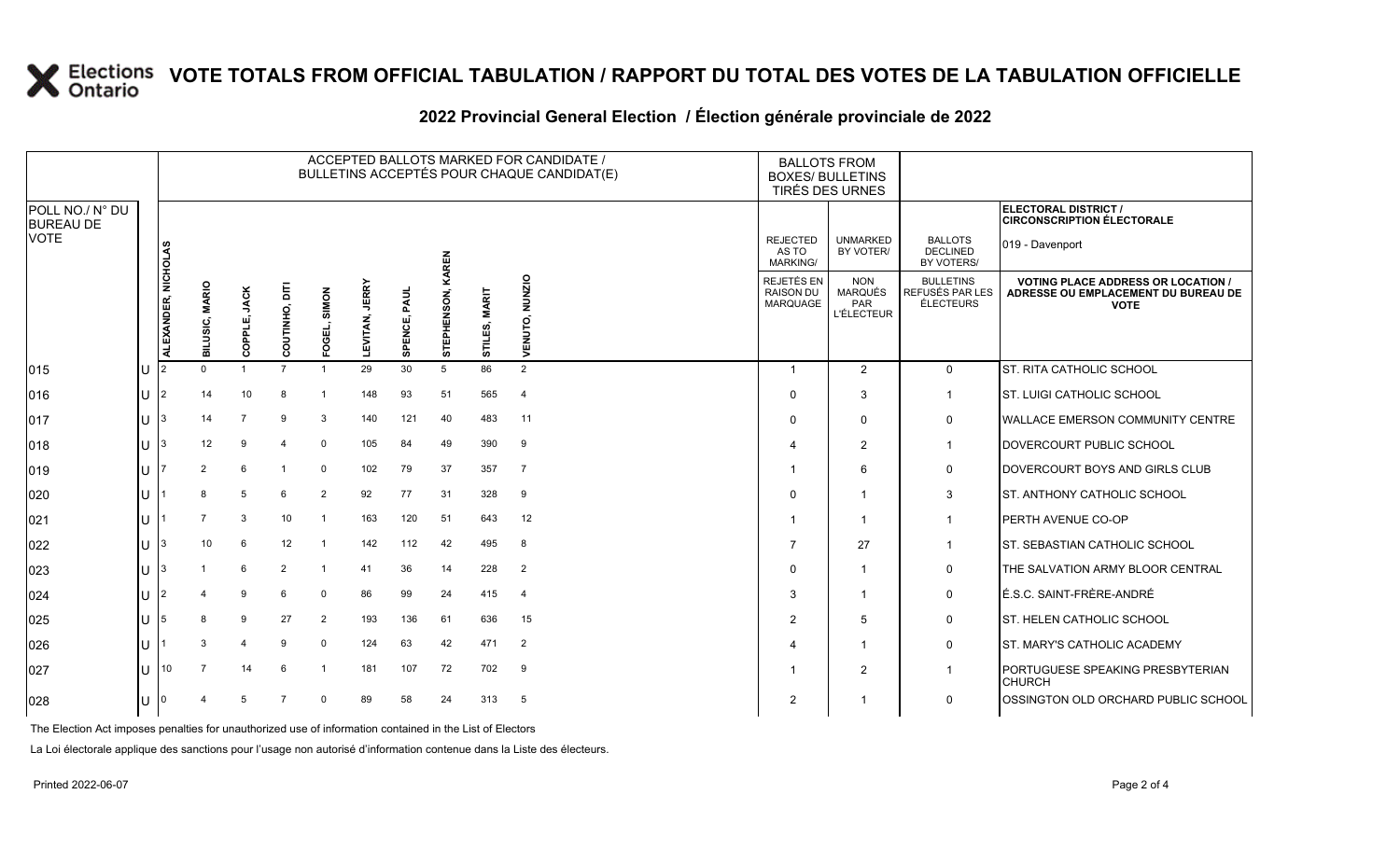# **X** Elections VOTE TOTALS FROM OFFICIAL TABULATION / RAPPORT DU TOTAL DES VOTES DE LA TABULATION OFFICIELLE

|                                     |              |                     |                          |                        |                |                 |                |                 |                         |                         | ACCEPTED BALLOTS MARKED FOR CANDIDATE /<br>BULLETINS ACCEPTÉS POUR CHAQUE CANDIDAT(E) | <b>BALLOTS FROM</b><br><b>BOXES/ BULLETINS</b><br>TIRÉS DES URNES |                                                          |                                                  |                                                                                                 |
|-------------------------------------|--------------|---------------------|--------------------------|------------------------|----------------|-----------------|----------------|-----------------|-------------------------|-------------------------|---------------------------------------------------------------------------------------|-------------------------------------------------------------------|----------------------------------------------------------|--------------------------------------------------|-------------------------------------------------------------------------------------------------|
| POLL NO./ N° DU<br><b>BUREAU DE</b> |              |                     |                          |                        |                |                 |                |                 |                         |                         |                                                                                       |                                                                   |                                                          |                                                  | ELECTORAL DISTRICT /<br><b>CIRCONSCRIPTION ÉLECTORALE</b>                                       |
| <b>VOTE</b>                         |              |                     |                          |                        |                |                 |                |                 | KAREN                   |                         |                                                                                       | <b>REJECTED</b><br>AS TO<br><b>MARKING/</b>                       | <b>UNMARKED</b><br>BY VOTER/                             | <b>BALLOTS</b><br><b>DECLINED</b><br>BY VOTERS/  | 019 - Davenport                                                                                 |
|                                     |              | ALEXANDER, NICHOLAS | <b>MARIO</b><br>BILUSIC, | <b>JACK</b><br>COPPLE, | 툼<br>COUTINHO, | SIMON<br>FOGEL, | LEVITAN, JERRY | PAUL<br>SPENCE, | <b>STEPHENSON</b>       | <b>MARIT</b><br>STILES, | NUNZIO<br>б.<br>Б<br>홊<br>⋗                                                           | REJETÉS EN<br><b>RAISON DU</b><br><b>MARQUAGE</b>                 | <b>NON</b><br>MARQUÉS<br><b>PAR</b><br><b>L'ÉLECTEUR</b> | <b>BULLETINS</b><br>REFUSÉS PAR LES<br>ÉLECTEURS | <b>VOTING PLACE ADDRESS OR LOCATION /</b><br>ADRESSE OU EMPLACEMENT DU BUREAU DE<br><b>VOTE</b> |
| 029                                 | U            |                     | $\overline{1}$           | 5                      | 3              | $\Omega$        | 48             | 35              | 22                      | 219                     | 2                                                                                     | 2                                                                 | 1                                                        | $\mathbf 0$                                      | MARY MCCORMICK RECREATION CENTRE                                                                |
| 030                                 | U            | 13.                 |                          | 8                      | 22             | 3               | 152            | 119             | 58                      | 604                     | 10                                                                                    |                                                                   | 2                                                        | $\mathbf 0$                                      | SHIRLEY STREET PUBLIC SCHOOL                                                                    |
| 031                                 | U            |                     | 3                        | 3                      | 3              | 2               | 99             | 62              | 38                      | 312                     | $\overline{4}$                                                                        | 0                                                                 | 2                                                        | $\mathbf 0$                                      | WEST NEIGHBOURHOOD HOUSE                                                                        |
| 032                                 | ΙU           |                     | 19                       | 17                     | 41             | 3               | 339            | 185             | 95                      | 1030                    | 14                                                                                    | $\mathbf 0$                                                       | 4                                                        | $\mathbf{1}$                                     | ALEXANDER MUIR/GLADSTONE JR. & SR. P.S.                                                         |
| 400                                 |              |                     | $\Omega$                 | 2                      | $\mathbf 0$    | $\mathbf 0$     | 17             | 8               | 6                       | 50                      | $\mathbf{1}$                                                                          | 0                                                                 | 0                                                        | 0                                                | ST. CLARE'S MULTIFAITH HOUSING                                                                  |
| 401                                 |              |                     | $\Omega$                 | 0                      |                | $\mathbf 0$     | 34             | 15              | 10                      | 155                     | $\mathbf{3}$                                                                          | 0                                                                 | 1                                                        | 0                                                | TSCC 2613 1410 & 4120 DUPONT ST                                                                 |
| 402                                 | U            |                     | $\overline{2}$           | $\mathbf 0$            |                | $\Omega$        | 15             | 13              | $\overline{\mathbf{1}}$ | 47                      | $\mathbf{0}$                                                                          | 0                                                                 | $\mathbf{0}$                                             | 0                                                | 1401 DUPONT                                                                                     |
| 403                                 |              |                     | $\overline{2}$           | $\overline{2}$         | $\mathbf 0$    | $\mathbf 0$     | 22             | 11              | $\overline{4}$          | 122                     | $\overline{1}$                                                                        | $\overline{2}$                                                    | $\mathbf 0$                                              | 0                                                | TSCC 2367 UPSIDE DOWN CONDOS                                                                    |
| 404                                 | U            |                     | $\overline{2}$           | $\overline{2}$         | $\Omega$       | $\mathbf 0$     | 17             | 11              | $\overline{7}$          | 124                     | $\overline{2}$                                                                        | $\mathbf 0$                                                       | $\mathbf 0$                                              | 0                                                | UPSIDE DOWN CONDOS 2                                                                            |
| 405                                 | U            |                     | $\overline{a}$           | $\overline{2}$         | 2              | $\Omega$        | 59             | 30              | 5                       | 23                      | $\overline{4}$                                                                        | 3                                                                 | 2                                                        | $\mathbf 0$                                      | <b>RANKIN APARTMENTS</b>                                                                        |
| 406                                 | U            |                     | $\overline{2}$           | $\overline{1}$         |                |                 | 21             | 8               | 5                       | 21                      | $\overline{4}$                                                                        | $\mathbf 0$                                                       | $\mathbf{0}$                                             | 0                                                | <b>VILLA LAS FLORES</b>                                                                         |
| 407                                 | $\mathbf{U}$ |                     |                          | $\overline{2}$         | $\mathbf 0$    | $\mathbf 0$     | 40             | 18              | $\overline{1}$          | 6                       | $\overline{1}$                                                                        | $\mathbf 0$                                                       | $\mathbf{0}$                                             | $\mathbf 0$                                      | <b>TERRA NOVA</b>                                                                               |
| 408                                 |              |                     |                          | $\Omega$               | $\Omega$       | $\Omega$        | 11             | 8               | $\overline{7}$          | 37                      | $\overline{0}$                                                                        | 0                                                                 | 0                                                        | $\mathbf 0$                                      | WESTSIDE GALLERY LOFTS (150/170<br>SUDBURY)                                                     |

### **2022 Provincial General Election / Élection générale provinciale de 2022**

The Election Act imposes penalties for unauthorized use of information contained in the List of Electors